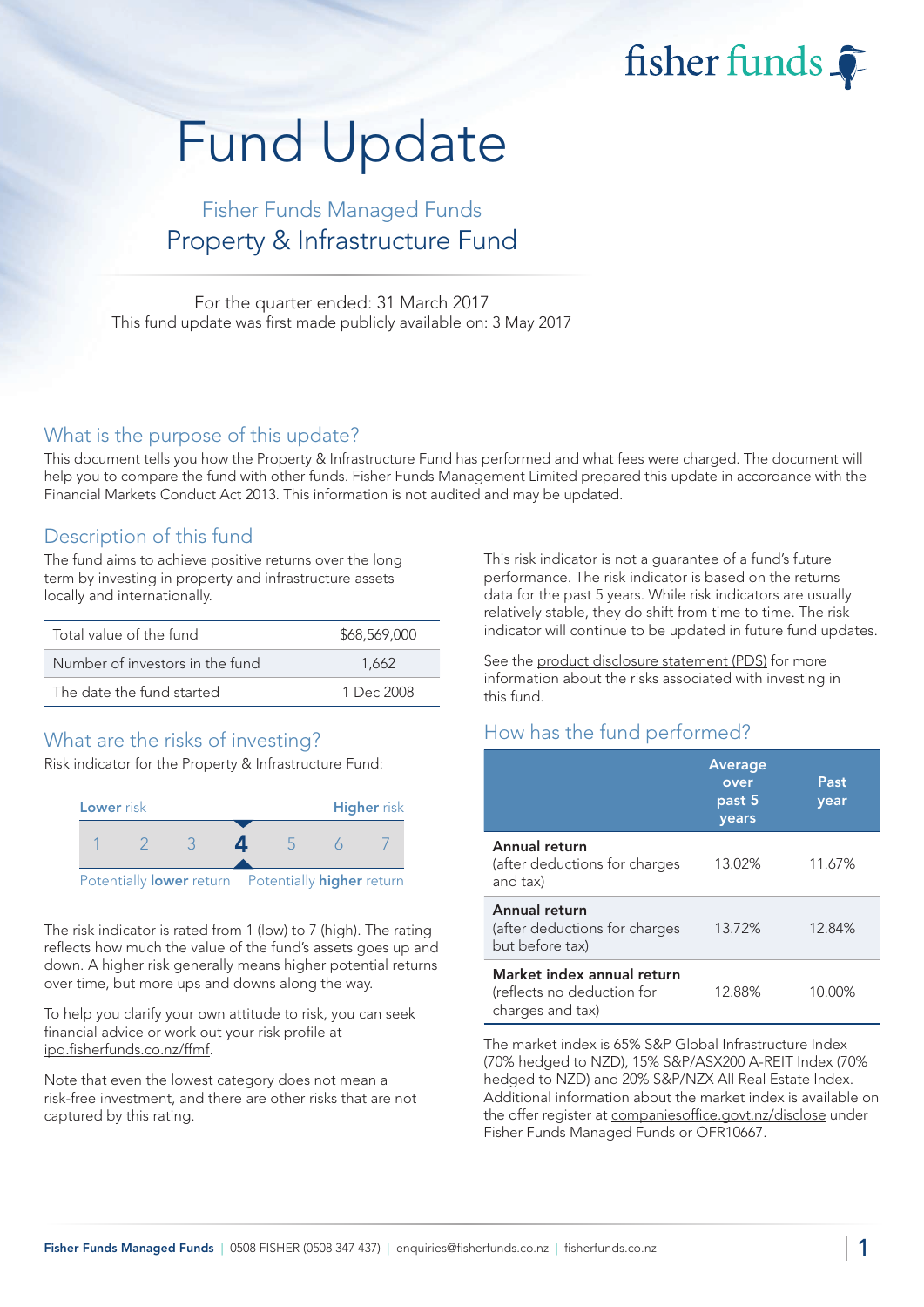

This shows the return after fund charges and tax for each year ending 31 March since the fund started. The last bar shows the average annual return since the fund started, up to 31 March 2017.

Important: This does not tell you how the fund will perform in the future.

Returns in this update are after tax at the highest prescribed investor rate (PIR) of tax for an individual New Zealand resident. Your tax may be lower.

### What fees are investors charged?

Investors in the Property & Infrastructure Fund are charged fund charges. In the year to 31 March 2016 these were:

|                                                       | % of net asset value |
|-------------------------------------------------------|----------------------|
| <b>Total fund charges</b>                             | 1.99%                |
| Which are made up of:                                 |                      |
| <b>Total management and</b><br>administration charges | 1.99%                |
| Including:                                            |                      |
| Manager's basic fee                                   | 1.27%                |
| Other management and<br>administration charges        | 0.39%                |
| Total performance-based fees <sup>1</sup>             | 0.33%                |

Small differences in fees and charges can have a big impact on your investment over the long term.

## Example of how this applies to an investor

Katie had \$10,000 in the fund at the start of the year and did not make any further contributions. At the end of the year, Katie received a return after fund charges were deducted of \$1,167 (that is 11.67% of her initial \$10,000). Katie did not pay other charges. This gives Katie a total return after tax of \$1,167 for the year.

## What does the fund invest in?

#### Actual investment mix

This shows the types of assets that the fund invests in.



#### Target investment mix

This shows the mix of assets that the fund generally intends to invest in.